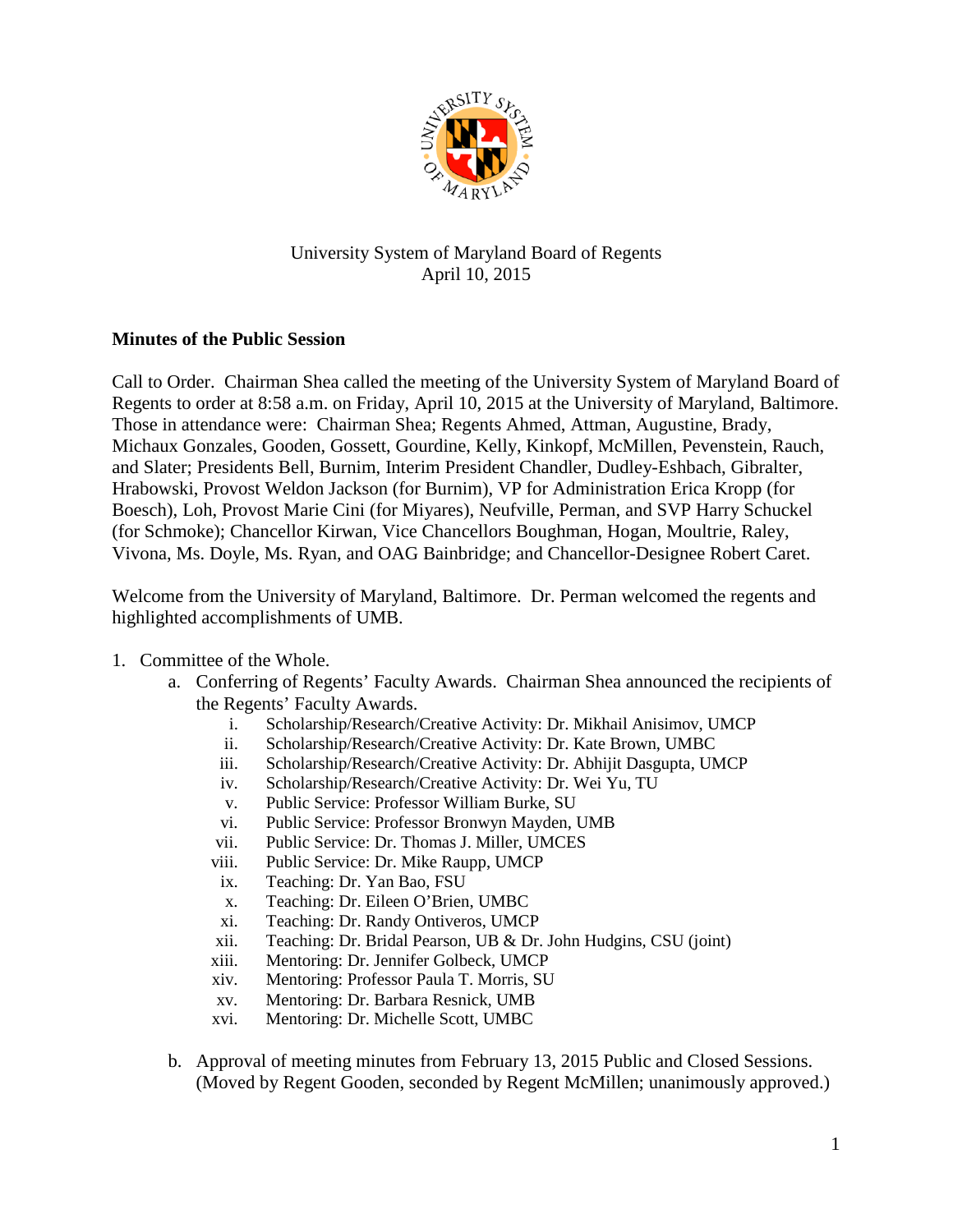- c. University System of Maryland: Fiscal Year 2016 Proposed Regional Tuition Rates. (Moved by Regent Kinkopf, seconded by Regent Attman; unanimously approved.)
- d. BOR Nominating Committee. Chairman Shea provided the report.
- e. Chancellor's Report. Chancellor Kirwan thanked President Perman for hosting the meeting and welcomed the newest members of the USM Board of Regents, Jim Brady and Michelle A. Gourdine. He also recognized new regents who will join the Board on July 1, 2015 - Bobby Neall, Bob Pevenstein, and the next student regent, Sydney Comitz. The Chancellor also recognized Chancellor-designee Bob Caret.

Chancellor Kirwan highlighted the numerous accomplishments across the USM. He recognized Regent Augustine's work on the Augustine Commission, which presented 32 recommendations to leaders in Annapolis on how Maryland can create more jobs and support the growth of business. He also reported that he testified to Congress in support of the recent report from the Task Force on Federal Regulation of Higher Education. He also noted the continuing recognition received by USM's Effectiveness and Efficiency (E&E) Initiative and that USM was kicking off the next generation of E&E to further enhance student success, improve academic operations, streamline administrative processes, reduce costs, and strengthen higher education's positive impact on the state of Maryland.

The Chancellor recognized the passing of A. James Clark, who was a tremendous benefactor for UMCP, an honorary Trustee of the University of Maryland College Park Foundation, and a member of the University of Maryland's Board of Regents.

Chancellor Kirwan described the current status of the operating and capital budget for USM for FY 2016 and provided highlights on key pieces of legislation that were proposed. He thanked PJ Hogan, Assistant Vice Chancellor for Government Relations, and his team on their hard work and leadership during the session.

- 2. Report of Councils.
	- a. Council of University System Presidents. President Dudley-Eshbach provided the report on the President's Council meetings for March 2 and April 6, 2015. The Chancellor and presidents met with MHEC Acting Secretary Hunter-Cevera and discussed various issues related to MHEC and its role in higher education in the State of Maryland. The presidents also discussed the State Voluntary Separation Program and the presidents agreed that a USM VSP program be included as part of retirement incentives to be considered under  $E \& E 2.0$  strategies. Mr. Vivona briefed the presidents on the nonexempt pay program recommendations agreed to earlier this year. Chancellor Kirwan and Mr. Vivona briefed the presidents on the concerns/comments raised at recent BPW meetings regarding contracts for USM construction projects. Finally Chancellor Kirwan discussed the current status of the USM and State budgets in the final week of the legislative session.
	- b. Council of University System Faculty. Dr. Virletta Bryant, Chair, provided the Council report. The Council was briefed the legislative session, USM's recent activities with the Department of Budget and Management (DBM) concerning the implementation of the Wellness Program and the BOR E  $&$  E 2.0 initiative. CUSF is undergoing an internal review of the BOR Faculty Awards policy to clarify the requirements and streamline the application process.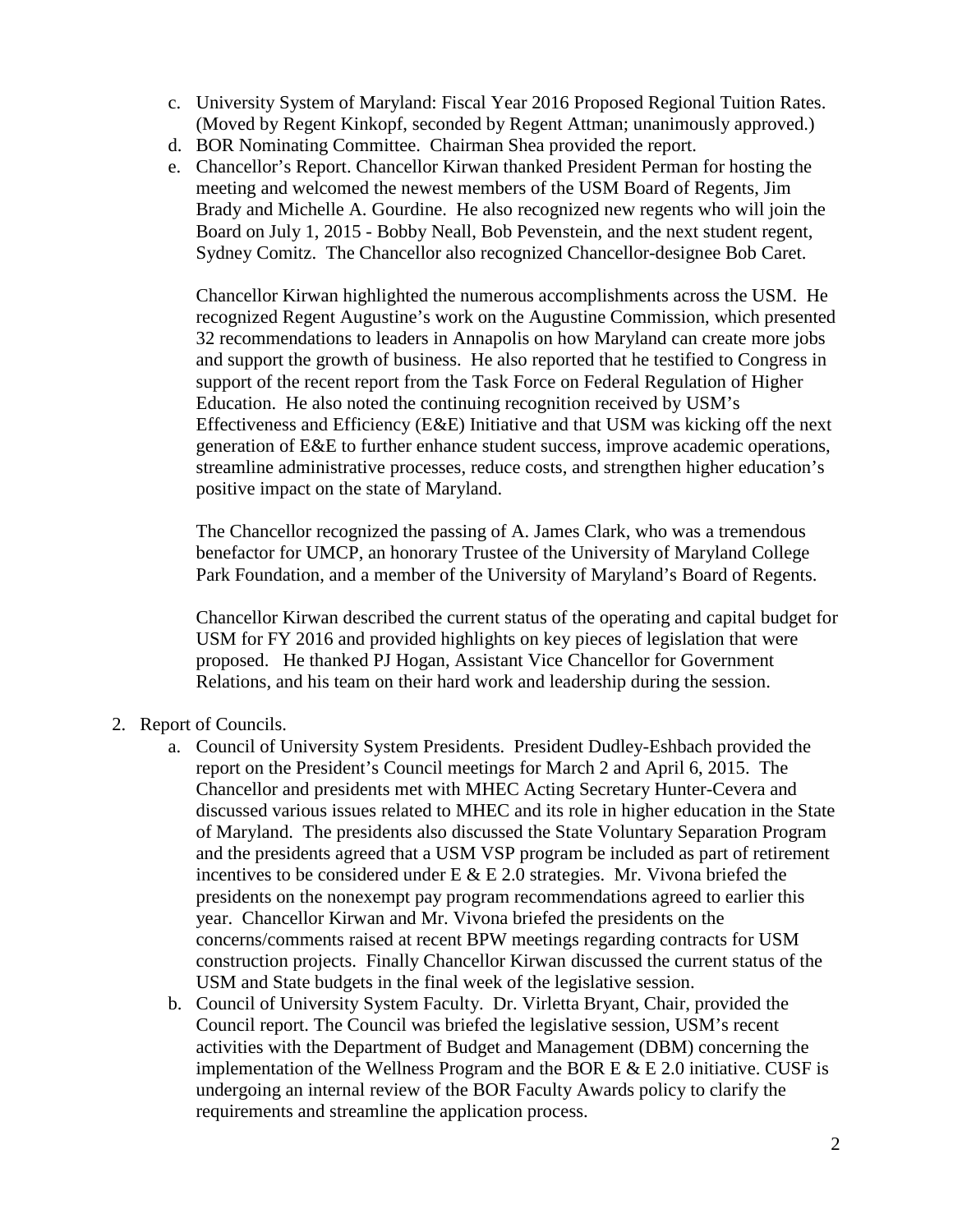Finally, CUSF received the report of the Shared Governance Review Committee on the state of shared governance at UMUC.

- c. Council of University System Staff. Mr. Crockett reported that the Council held its USM Staff Advocacy Day on March 26 in Annapolis. Assistant Vice Chancellor Andy Clark briefed the Council about the latest legislation and activities impacting the USM. Delegate Clarence Lam, an alumnus of UMB, described how shared governance shaped his lens of governance and impacted his freshman year in Annapolis. Following the meeting, the council was recognized in both chambers of the assembly and council members visited the offices of their delegates and senators.
- d. University System of Maryland Student Council. Mr. McGee reported on the activities of the council. The council members agreed that there should not be a mandated financial literacy course, but rather a MOOC that utilizes a multi-touch point model that is accessible and promoted to students regularly along with financial coaches on each campus. The council will be distributing their annual Shared Governance Survey to student leaders at both the graduate and undergraduate levels in the coming weeks; results will be reported directly to Chancellor Kirwan and Chancellor-Designate Caret. Council members had an opportunity to meet with Congressman Hoyer and were given the chance to voice broad concerns about higher education, including issues on college affordability, the It's On Us campaign, the Maryland Open-Source Textbook Initiative, and the students on adjudication procedures. Finally, David Lewis and Zach McGee had the opportunity to present to the President's Student Leadership Institute at UMB as part of their outreach efforts.
- 3. Committee on Advancement. Regent Gossett presented the report of the committee.
- 4. Committee on Audit. Regent Augustine presented the report.
	- a. Approval of meeting minutes from April 2, 2015 Public and Closed Session. (Moved by Regent Augustine; seconded by Regent Brady; unanimously approved)
- 5. Committee on Finance. Regent Kelly presented the report.
	- a. Approval of meeting minutes from March 12, 2015 Public Session and Closed Session. (Moved by Regent Kelly, seconded by Regent Gossett; unanimously approved.)
	- b. USM Enrollment Projections: 2015-2024. (Moved by Regent Kelly, seconded Regent Michaux Gonzales; unanimously approved.)
	- c. University System of Maryland: Self-Support Charges and Fees for FY 2016. (Moved by Regent Kelly, seconded by Regent Gossett; unanimously approved.)
	- d. Amendments to USM policy VIII-2.70—Policy on Student Classification for Admission and Tuition Purposes. (Moved by Regent Kelly, seconded Regent Attman; unanimously approved.)
	- e. Salisbury University: Facilities Master Plan Update. (Moved by Regent Kelly, seconded by Regent Slater; unanimously approved.)
	- f. University of Maryland, Baltimore County: Food Service Contract Renewal. (Moved by Regent Kelly, seconded by Regent Gossett; motion approved; Chairman Shea abstained from the vote)
	- g. University of Maryland, Baltimore: Dental Student Clinics Management Contract. (Moved by Regent Kelly, seconded by Regent Gossett; unanimously approved.)